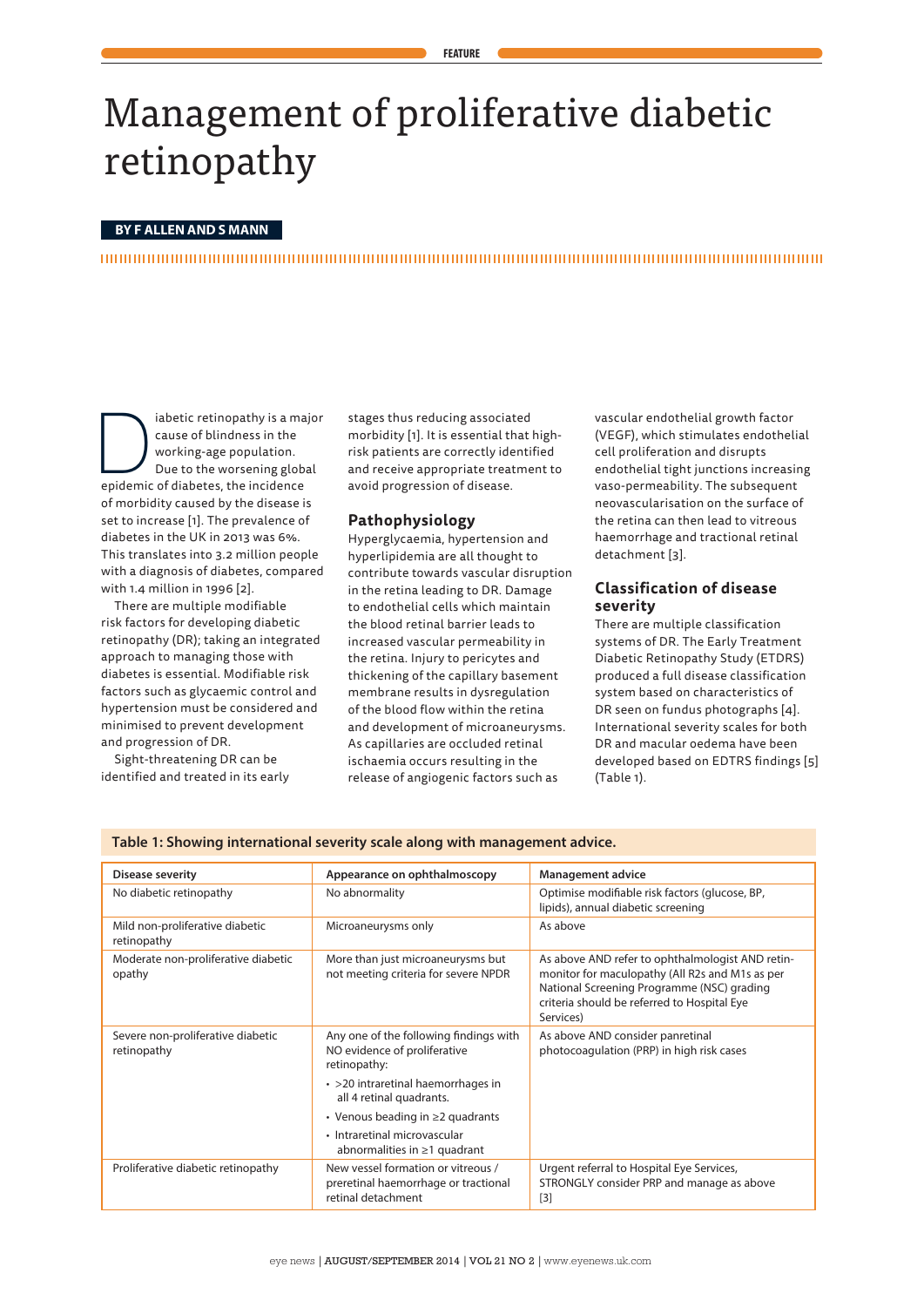

Figure 1: Standard photograph 10A showing new vessels at the disc covering approximately 1/3 of the disc area. This constitutes high risk PDR requiring PRP [4].

# **Treatment of proliferative diabetic retinopathy with panretinal photocoagulation**

The Diabetic Retinopathy Study (DRS) was a randomised clinical trial that began in 1971 involving over 1700 patients. It looked at the benefit of panretinal photocoagulation (PRP) in the treatment of proliferative diabetic retinopathy (PDR) compared to followup without treatment. DRS showed that treatment with PRP reduced the risk of severe visual loss (<5/200) by more than 50% compared with no treatment [6]. PRP is still the mainstay of the treatment for PDR.

The EDTRS compared the benefit of early photocoagulation in eyes with non-proliferative DR or PDR without high-risk features compared to deferring until high risk PDR had been reached. The five-year risk of severe visual loss or vitrectomy in those treated before the development of high-risk PDR was 2-6% compared to 4-10% in those for whom treatment was deferred until high risk characteristics noted. Although this showed a benefit to early treatment, both groups retained a good final visual outcome. PRP was associated with sideeffects such as a reduced visual field due to retinal ablation.

It was suggested that PRP should be delayed until high risk PDR is approached [7].

# **How to detect high risk proliferative disease**

The following characteristics of PDR have been identified by the ETDRS as increasing the risk of severe visual loss meaning that PRP treatment should not be delayed in the presence of [7]:

- new vessels on or within one disc diameter of optic disc ≥1/3 disc area (Figure 1)
- • any new vessels on or within one disc diameter of optic disc accompanied by vitreous / preretinal haemorrhage
- new vessels elsewhere ≥½ disc diameter which are accompanied by vitreous / pre-retinal haemorrhage.

# **When to start laser treatment**

DRS and EDTRS findings lead to the recommendation that severe preproliferative DR be monitored four to six monthly and treated with PRP as it approaches the high-risk stage. Holding off laser treatment until the high risk stage balances the risk of blindness caused by PDR with the risks of PRP using argon lasers, particularly the obliteration of peripheral vision. This, however, relies on the regular attendance of patients. Advances in laser technology have reduced these risks. Using shorter pulse durations during PRP results in reduced pain, scarring, increased stability of the laser burn (reducing enlargement over time) and less damage to the outer retina resulting in a reduced impact on the peripheral visual field [8].

The development of multispot lasers such as the pattern scan laser (PASCAL) means that PRP can safely be commenced at an earlier point of DR with reduced side-effects. These lasers use shorter pulse duration (20-30ms) and allow multiple burns to be administered in one exposure and in a shorter time that is more comfortable for the patient [9]. Interestingly, despite increased usage,

## 

**"It is important to remember that diabetic retinopathy is a posterior pole disease and proliferation occurs at the border of perfused and non-perfused tissue rather than the far peripheral retina."**

multispot lasers have been shown to cause increased recurrence of neovascularisation within six months of treatment despite equivalent laser spots being delivered. When using standard settings recommended by EDTRS, PASCAL lasers may be less effective at preventing progression of disease, meaning that current treatment parameters most likely need to be adjusted [10]. EDTRS guidelines recommends that the area of treated retina should cover a minimum area of 236mm2 (range 157- 314mm2) [11]. Using traditional argon laser burns of 500 µm this equates to approximately 1200 burns. When using multispot lasers, only a spot size of 400 µm at the retina is achievable meaning that approximately 1900 burns are required to treat the same area of retina as recommended by EDTRS guidelines. A spot size of 400 µm at the retina can be achieved using a Superquad lens with a laser spot size setting of 200 µm. The magnification factors of lenses used in PRP can be seen in Table 2.

Current recommendations from the Royal College of Ophthalmologists

**Table 2: Field of view and magnification factors of commonly used lenses. Taken from the Royal College of Ophthalmologists Diabetic Retinopathy Guidelines 2012 [8].**

| Name of lens                     | Field of view (in degrees) | Image magnification | Laser spot magnification |
|----------------------------------|----------------------------|---------------------|--------------------------|
| Area Centralis <sup>®</sup>      | 70-84                      | 1.06                | X0.94                    |
| Mainster focal/grid <sup>®</sup> | 90-121                     | 0.96                | X1.05                    |
| TransEquator <sup>®</sup>        | 110-132                    | 0.70                | X1.44                    |
| Quadraspheric <sup>®</sup>       | 120-144                    | 0.51                | X <sub>1.97</sub>        |
| Superquad 160 <sup>®</sup>       | 160-165                    | 0.50                | X <sub>2</sub>           |
| Mainster PRP 165 <sup>®</sup>    | 165-180                    | 0.51                | X1.96                    |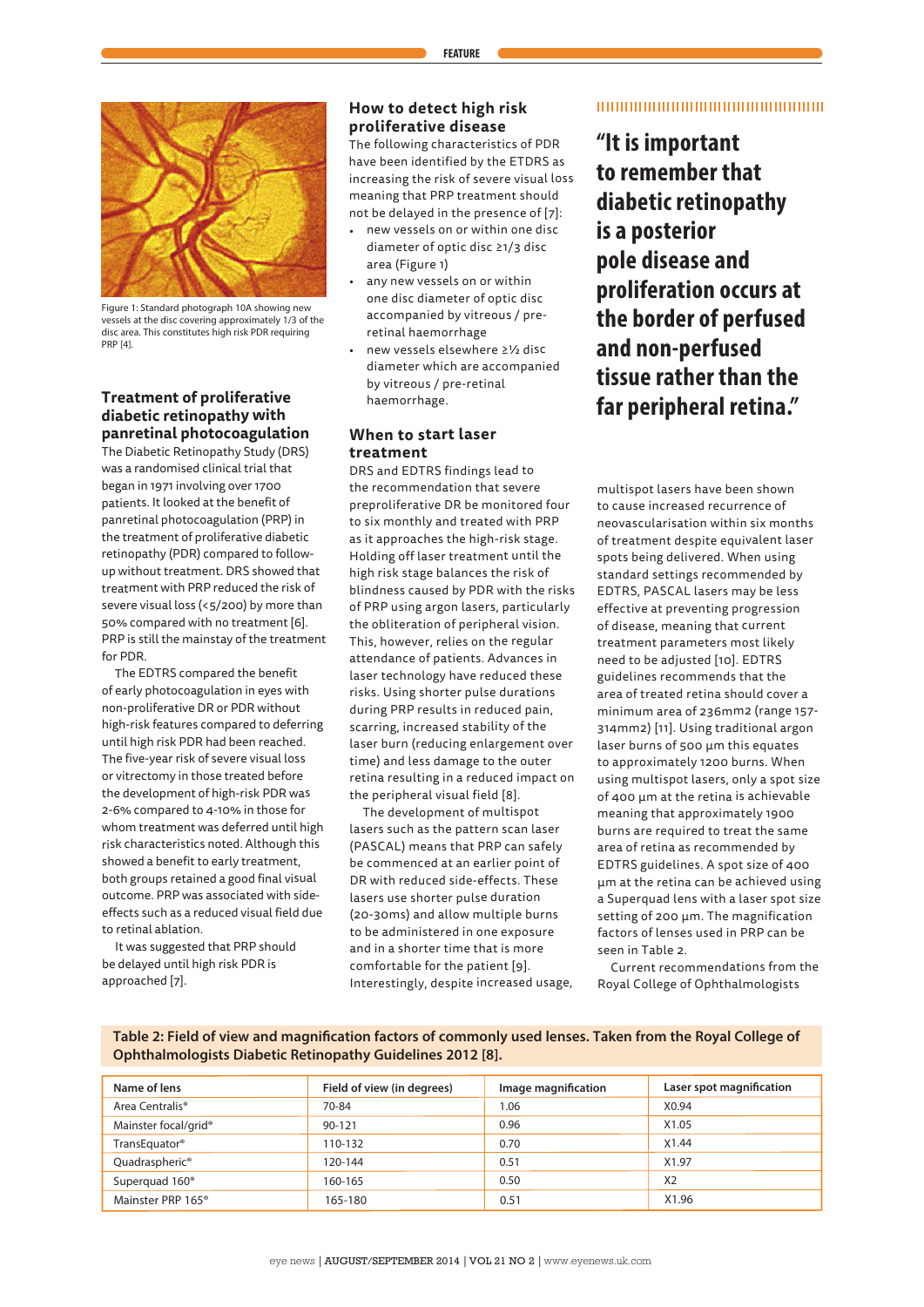provides advice based on EDTRS guidelines regarding when to commence PRP in DR. PRP treatment is not recommended for patients with mild-moderate nonproliferative DR, these patients should be monitored annually using retinal photography. This can be carried out in the community (within the National Diabetic Screening Programme in the UK). Those with severe non-proliferative DR should have four to six monthly expert examinations looking for evidence of retinal neovascularisation or retinal ischaemia. Fundus photographs and fundus fluorescein angiography (FFA) are useful adjuncts to clinical examination. PRP should be considered as DR approaches the proliferative stage [8].

PDR should be treated with PRP. If high risk PDR is noted, PRP should be commenced that day or at least within two weeks. Obtaining baseline FFA is useful but should not delay treatment.

PRP should be considered earlier in the severe pre-proliferative stage in the following situations [8]:

- pre cataract surgery
- in only eye (first eye lost to PDR)
- when compliance with clinic attendance is poor.

#### **How to carry out PRP**

PRP can be performed at a slit-lamp mounted laser under local anaesthetic with use of oxybuprocaine 0.3% or tetracaine 1% drops and the use of an appropriate lens such as a SuperQuad (see table for magnification factors).

Once the decision has been made to start PRP, laser sessions should be commenced within two weeks and may be performed over two to three sessions to be completed within four to six weeks [8]. This fractionation of treatment can reduce the risk of maculopathy worsening [12], but if clinically significant macular oedema is present, it is advised to treat this at the same time as starting the PRP.

When treating extensive areas of retina, precautions must be taken to avoid increasing traction on the macula or retina, especially if there are persistant vessels at the disc. Often vitrectomy may be more beneficial in these cases.

# **How to assess if PRP is still active and when to stop laser treatment**

Destruction of the peripheral field should be minimised, therefore, PRP should be stopped when signs of regression of the new vessels are seen and there is stability of disease. Blunting of new vessel tips will be seen indicating regression of neovascularisarion. Areas of stable neovascularisation should be regularly monitored for signs of new vessel growth and haemorrhage, although haemorrhage can often be a sign of traction as opposed to persistant / active new vessels, where referral for vitrectomy may be more appropriate. It is also helpful to look at the remaining retina and if features such as multiple retinal haemorrhages, venous beading or intraretinal microvascular abnormality (IRMA) (4- 2-1 rule in severe non proliferative DR) are present, this points towards active retinopathy and the need for further laser treatment [8].

## **When to refer for vitrectomy**

The Diabetic Retinopathy Vitrectomy Study (DRVS) performed in the 1980s showed that early vitrectomy (within one month) following severe vitreous haemorrhage in type 1 diabetics resulted in improved visual outcome at two years. A statistically significant improvement was not seen in type 2 diabetics [13]. Since these findings there has been much development of the vitrectomy procedure and equipment leading to improved outcomes and fewer complications (especially the risk of visual loss post procedure) meaning early vitrectomy may be more beneficial than previously thought.

Patients should be referred for consideration of vitrectomy in the following situations:

- persistant fibrovascular proliferation despite a good PRP
- traction macular detachment confirmed on optical coherence tomography (OCT)
- progressive extra-macular traction retinal detachment
- traction / rhegmatogenous retinal detachment threatening the macula
- pre-macular haemorrhage
- vitreous haemorrhage persisting for one month making laser photocoagulation difficult

In those with vitreous haemorrhage who are awaiting vitrectomy or spontaneous clearing of the

haemorrhage weekly ultrasound examinations to detect retinal detachment should be performed, especially if the patient has had no prior photocoagulation [8].

## **Role of anti-VEGF in proliferative diabetic retinopathy**

Anti-VEGF treatment is now used extensively in the treatment of diabetic macular oedema (DMO) following work undertaken by the diabetic retinopathy clinical research network (DRCRnet) and several other studies including the RESTORE study. These have shown improved visual outcomes compared to the use of laser alone and this benefit persisted at one and two year follow-up [14,15]. Additional review has also indicated reduced progression of retinopathy but more research is required on this.

The use of anti-VEGF pre vitrectomy in PDR has been seen to improve surgical outcomes. A systematic review of six randomised controlled trials and one comparative study has shown a statistically significant reduction in rates of intraoperative bleeding, recurrent vitreous haemorrhage and time taken for reabsorption of haemorrhage in those treated preoperatively with intravitreal bevacizumab compared to those receiving vitrectomy alone [16]. Caution must be exercised when using anti-VEGF treatment preoperatively as given alone in PDR, without subsequent vitrectomy, it can have adverse effects inducing tractional retinal detachment as rapid contraction of fibrovascular tissue occurs.

## **Conclusion**

The rising diabetes epidemic is one of the major challenges facing modern medicine. Recognition of retinal changes caused by the disease is crucial to both eye and systemic health. Retinal changes may be the first sign of end organ damage. A good understanding of the management of DR as well as earlier detection through screening with continued development of treatment options are essential if visual deterioration is to be avoided in this large patient population.